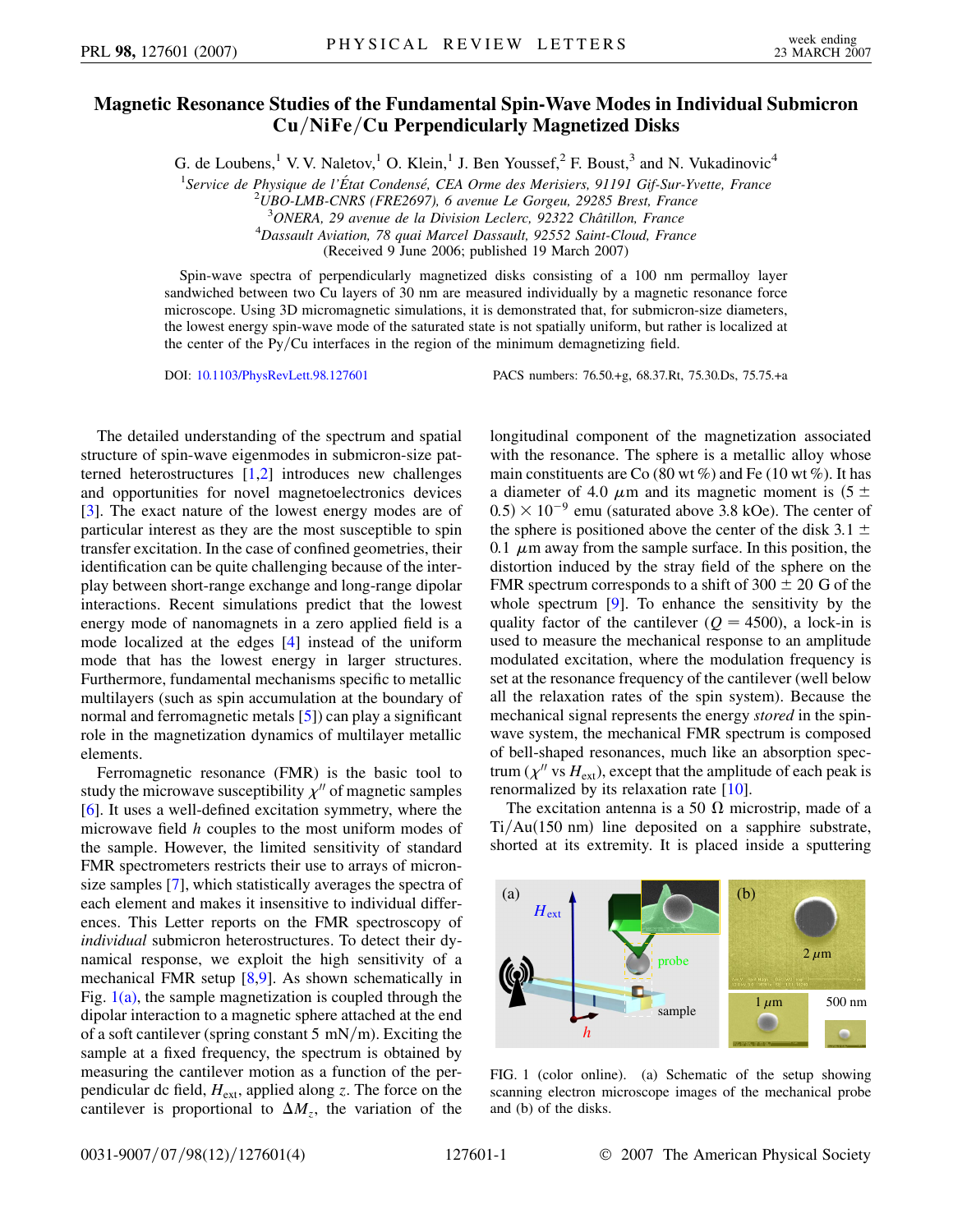chamber to deposit the metallic trilayer: a single  $t =$ 100 nm thick Permalloy (Py) magnetic layer, sandwiched by two layers of 30 nm thick Cu. Subsequently, several disks with diameters ranging from 2  $\mu$ m down to 0.5  $\mu$ m [cf. Fig. [1\(b\)](#page-0-0)] are patterned by *e*-beam lithography and ionmilling techniques out of the same thin film. The disks are placed at a magnetic field antinode of the microstrip. A  $50 \mu$ m separation is set between them, so that any interdisk coupling can be neglected.

We first characterize the properties of a  $\phi = 1 \mu m$ diameter disk. For all the mechanical FMR measurements presented herein: (a) the data are collected at  $T = 280$  K in the linear regime, where the peak amplitude remains proportional to the excitation power, i.e., precession angles limited to  $1^\circ$ ; (b) the disks are almost saturated in the field range measured; (c) the shift introduced by the stray field of the probe has been subtracted from the spectra. Figure  $2(a)$  shows the mechanical FMR spectra of the same disk at four different frequencies. They substantially differ from the known FMR signature of thin disks perpendicularly magnetized in the saturated regime [\[9\]](#page-3-8). These spectra usually consist of an intense peak located at the highest field (lowest energy), the uniform mode, followed by harmonics at lower field (higher energy), which are standing spin-wave modes with an increasing order *m* along the radial direction. Such spectrum has been mea-

<span id="page-1-1"></span>

<span id="page-1-0"></span>FIG. 2 (color online). (a) Mechanical FMR spectra of the  $\phi =$  $1 \mu$ m disk for different frequencies. (b) Strip line FMR spectra of the control thin film. The bottom figures show the linewidth versus frequency for the two lowest energy modes of the disk (c) and extended film (d).

sured by cavity FMR technique on arrays of single Py layer disks with smaller thickness (50 nm) [[7\]](#page-3-6). This result has also been recently confirmed by our mechanical FMR setup on similar disks patterned out of a 43.3 nm single Py layer  $[11]$  $[11]$ .

Let us first concentrate on the FMR spectrum of Fig.  $2(a)$ measured at the highest frequency ( $\omega/2\pi = 9.05$  GHz), when the applied field is the largest, which ensures that the magnetization is the most homogeneous. The main peak occurs at  $H_u \approx 11.1$  kOe (red square). Because it is the largest peak, it corresponds to the largest volume of precession: the uniform (or  $m = 1$ ) mode. It is followed by the first harmonic,  $m = 2$ , at 10.4 kOe (open square), whose amplitude is consistent with its magnetostatic nature [[11\]](#page-3-10). In a 2D picture, the  $m = 2$  mode is characterized by a nodal circle (locus where the magnetization does not precess) and an outer cylindrical region precessing in opposition of phase with the center. The striking new feature is the appearance of an additional peak at  $H_l = 11.4$  kOe (blue triangle). The amplitude of this new lowest energy mode is about 5 times smaller than the uniform mode. Repeating the measurement on a second  $1 \mu m$  disk confirms the reproducibility of the observed spectral features (amplitude, position, and linewidth). The positions of the peaks follow a linear frequency dependence in the measured range [dashed lines in Fig.  $2(a)$ ], a behavior consistent with the dynamics of a saturated sample. A slight departure from the saturated configuration when  $H_{ext}$  < 9.5 kOe can be deduced from the 4.2 GHz spectrum, where the largest peaks are below the red dashed line. The linewidth of the uniform mode  $\Delta H_u$  is only 35 Oe at 9.05 GHz. This is among the *smallest* reported for Py. Figure [2\(c\)](#page-1-0) shows the frequency dependence of the linewidths of the two lowest energy modes for our micron-size disk. It varies linearly with frequency and the slopes intercept the origin. This indicates that our instrument resolves the *intrinsic* broadening of the individual mode. While there is usually a single peak at  $H_u$  [\[11](#page-3-10)], the main mode is split into at least two peaks. It becomes more obvious at lower frequency, where the peaks are narrower and the signal to noise ratio of the experiment improves. The same splitting at  $H_u$  is also observed in the spectrum of the second  $1 \mu m$  disk. Such an observation points to the presence of significant magnetic inhomogeneities inside the film of the disk sample (and not in the lateral confinement, see below).

Quantitative prediction of the resonance field requires a detailed knowledge of the magnetic properties of the Py layer. A control thin film has been produced on a Si substrate during the deposition process of the Cu/NiFe/Cu trilayer. Two basic FMR studies have been performed on the film. The first one is a 9.59 GHz cavity FMR experiment where the resonance field,  $H_0$ , is studied as a function of  $\theta_H$ , the angle of the dc field  $H_{ext}$  with the film normal. The second one is a strip line FMR (film flipped on top of a microwave strip line), where  $H_0$  is studied as a function of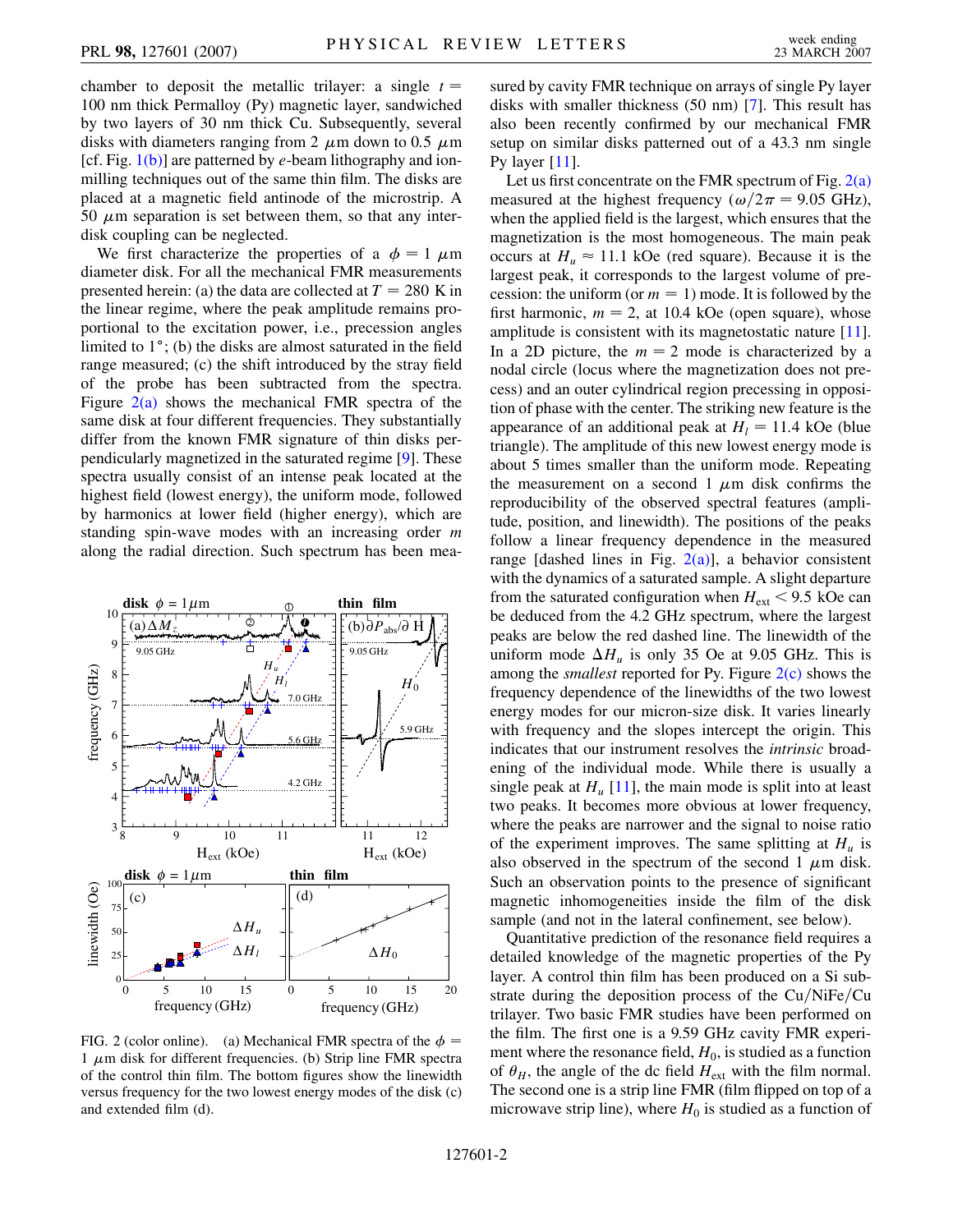frequency at  $\theta_H = 0^\circ$  [cf. Fig. [2\(b\)](#page-1-0)]. The analysis [\[12\]](#page-3-11) of  $H_0(\theta_H)$  gives a precise determination of our Py layer *g* factor,  $g = 2.134 \pm 0.003$  (i.e., a gyromagnetic ratio  $\gamma = 1.87 \times 10^7 \text{ G}^{-1} \text{ s}^{-1}$  and  $4\pi M_s = 9801 \pm 1 \text{ G}$  for its saturation magnetization at 298 K. These values correspond to a  $Ni<sub>81</sub>Fe<sub>19</sub>$  alloy, although a decrease of  $M<sub>s</sub>$  should be assigned to the adjunction of normal metal layers [[5](#page-3-4)].

This characterization can be used to understand the behavior observed in the  $1 \mu m$  disk. We find that the slope  $\gamma \partial H_{u,l}/\partial \omega = 1.03$  slightly departs from unity, which is attributed to a small misalignment of about 2° between the normal of the disk and  $H_{ext}$  in the mechanical FMR experiment. This misalignment produces a shift down in field ( $\approx$  - 70 G) of the spectra, which should be taken into account when comparing it with the exact perpendicular configuration. Following the same procedure as in Ref. [[7\]](#page-3-6), we have calculated the resonance fields of the magnetostatic modes  $m = 1, 2, \ldots$  at 9.05 GHz with a 2D analytical model, which neglects the thickness dependence of the demagnetizing field. The values of  $\gamma$  and  $M<sub>s</sub>$  are inferred from the ones obtained on the extended film (no fitting parameter), where  $4\pi M_s = 9.9$  kG is adjusted to the value at the temperature of the mechanical experiment (280 K). This model predicts that the mode  $m = 1$  should resonate at 11.07 kOe and the mode  $m = 2$  at 10.45 kOe. Finer adjustment could be obtained by fitting the pinning value of the magnetization at the disk periphery [[13](#page-3-12)]. Despite the simplifying assumptions and the uncertainties in the exact disk diameter, misalignment of the field or stray field of the probe, it can account quite well for the main features observed in the low field part of the spectrum of the disk. But we also find that the 2D assumption is unable to predict the lowest energy mode (triangle). It requires a formalism which takes into account the variation of the demagnetizing field in all three dimensions of the sample.

To gain further insight, we have measured a smaller disk,  $\phi = 0.5$   $\mu$ m in diameter. Its aspect ratio departs further from the ellipsoidal approximation used in the analytical model. The result is shown in Fig.  $3(a)$ . For the 10.1 GHz spectrum, the largest peak (uniform mode) occurs at 9.5 kOe (square). There is again an additional mode at lower energy: the peak at  $H_l = 10.2$  kOe (triangle). Lower values of the resonance fields are consistent with a decrease of the demagnetizing field due to an increase of the aspect ratio  $(t/\phi)$  and with the quantization of the spinwave modes along the diameter. The positions of the peaks follow the same linear dependence on frequency above 7 GHz indicating that the onset of the fully saturated configuration is around 8 kOe for this aspect ratio.

To describe the dynamics of the 0.5  $\mu$ m disk, we have performed a simulation of the dynamic susceptibility using the values of  $M_s$ ,  $\gamma$ , and damping (see below) measured experimentally.  $\chi^{\prime\prime}$  is determined using two 3D codes developed by the authors [[14](#page-3-13)]. The first one calculates a stable configuration of the magnetization vector by solving

<span id="page-2-1"></span>

<span id="page-2-0"></span>FIG. 3 (color online). (a) Mechanical FMR spectra measured on the smallest disk ( $\phi = 0.5 \mu$ m). (b) 3D simulation of the dynamical susceptibility of a single Py layer disk  $(t = 100 \text{ nm},$  $\phi = 0.5 \mu$ m). The top shows the spatial dependence  $(z, r)$  of the normal component of the demagnetizing field for the saturated configuration (shifted to zero at the disk center) and the transverse dynamics  $(\chi'')$  of the main modes in a color code.

the Landau-Lifshitz (LL) equation in the time domain. The second one computes the full dynamic susceptibility tensor from the linearization of the LL equation around the equilibrium configuration. A mesh with a cubic cell of size 6 nm gives a discrete representation of the sample. The role of the Cu interfaces is neglected. We have plotted in Fig. [3\(b\)](#page-2-0) the amplitude of the dynamical susceptibility at 12, 9.5, and 6 GHz. The cartography of  $\chi''$  is displayed using a color code for the first three modes. The largest peak corresponds to spins that all precess in phase in the volume of the sample. A nodal circle along the diameter appears in the next mode at lower field. The behavior in the median plan looks like the magnetostatic modes *m* described in the 2D model, although we note the apparition of two additional nodes across the sample thickness. The visualization of the lowest energy mode indicates that the mode (*l*) corresponds to a precession localized near the top and bottom surfaces of the disk. The characteristic length scale of this precession along the thickness is about 30 nm. The upper left part of Fig. [3](#page-2-1) shows the calculated value of the *z* component of the demagnetizing field for the saturated configuration as a function of the radial and thickness directions. The minima are located at the top and bottom surfaces near the disk center (indicated by yellow dots). Spins excited in the minima regions lead to a mode lower in energy than the core precession [[15](#page-3-14)] because the gain in demagnetizing energy exceeds the cost in exchange energy. Our simulation computes precisely the competition between these two interactions, but it neglects spin diffusion effects. The good agreement with the data indicates